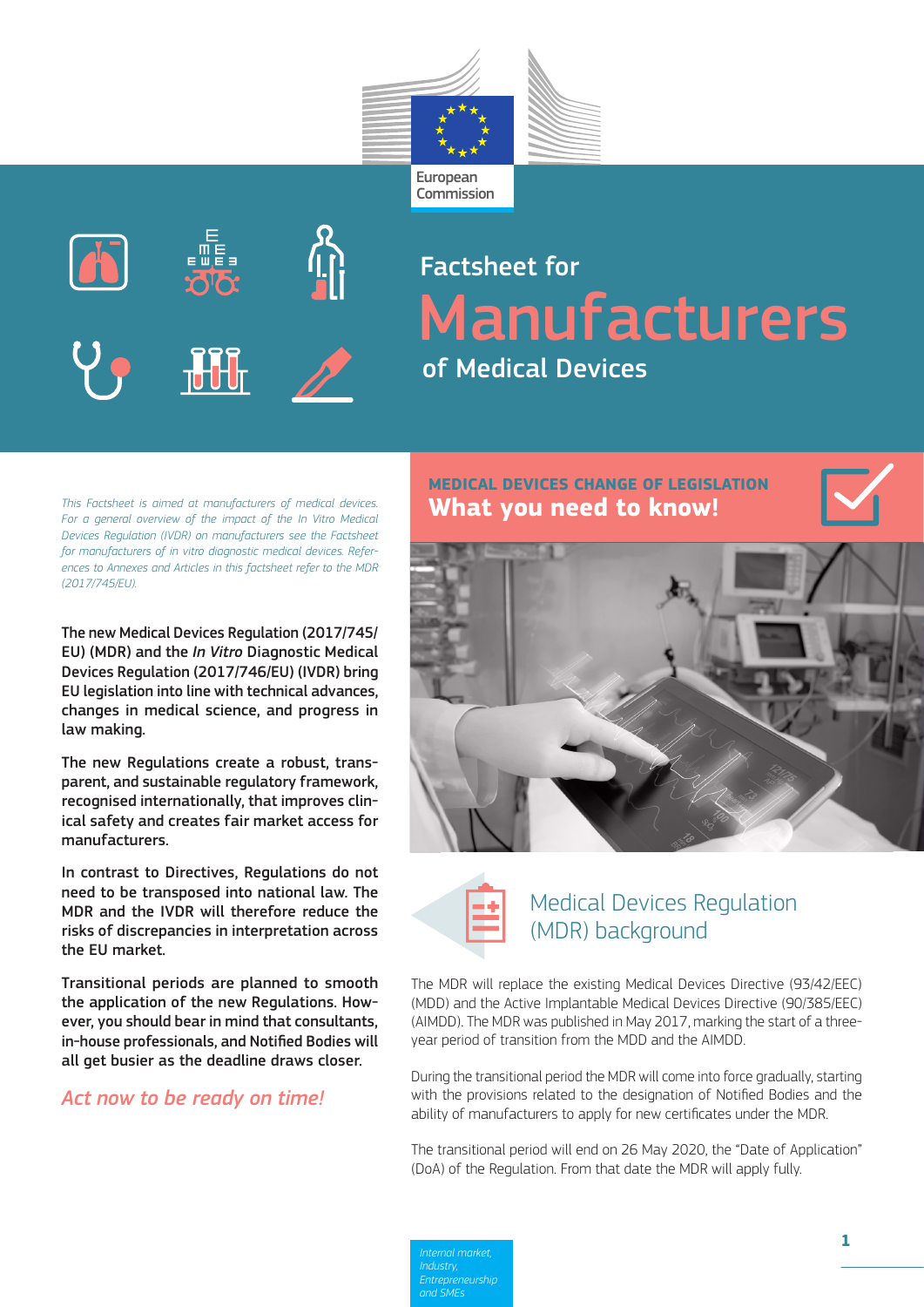To avoid market disruption and allow a smooth transition from the Directives to the Regulation, several transitional provisions are in place (Article 120). Some devices with certificates issued under the Directives (AIMDD/MDD certificates) may continue to be placed on the market until 27 May 2024<sup>1</sup>, and made available until 27 May 2025<sup>2</sup>. .

During the transition phase, products certified under the Directives and products certified under the Regulation will coexist on the market. Both will have equal status under the law, and no discrimination on eligibility criteria in public tenders may take place.



In terms of their impacts on manufacturers and products, the Directives and the MDR largely share the same basic regulatory requirements. No existing requirements have been removed, but the MDR adds new requirements.

Compared to the current Directives, the MDR places more emphasis on a life-cycle approach to safety, backed up by clinical data.

The MDR brings more stringent requirements for the designation of Notified Bodies, with increased control and monitoring by the national competent authorities and the Commission.

The MDR reclassifies certain devices and has a wider scope. For instance, the MDR explicitly covers all devices for cleaning, sterilising or disinfecting other medical devices (Article 2.1); reprocessed single-use medical devices (Article  $17$ )<sup>3</sup>; and certain devices with no intended medical purpose (Annex XVI).

The MDR also covers internet sales of medical devices and medical devices used for diagnostic or therapeutic services offered at a distance (Article 6).

The MDR introduces a clinical evaluation consultation procedure for some Class IIb devices and for implantable Class III devices by an independent expert panel (Article 54).

A new Unique Device Identification system (Article 27) will significantly enhance the traceability and the effectiveness of post-market safety-related activities.

The MDR will also provide increased transparency, with information on devices and studies being made public. The new European Database for Medical Devices – EUDAMED – will play a central role in making data available and increasing both the quantity and quality of data (Article 33).



### **Scope (Article 1)**

The scope of the MDR has broadened, so as a manufacturer you must check your product portfolios to find out whether more of your devices fall within the scope of the Regulation compared to the Directives. Pay attention to products listed in Annex XVI, which will be covered by the Regulation once the respective Implementing Regulation setting out common specifications has been adopted. The list of products excluded from the scope can be found in paragraph 6. Some products that combined a medical device and an *in vitro* diagnostic device or a medicinal product follow specific rules (see paragraphs 7, 8, 9).

It is now explicit that devices and services sold online fall under the scope of this Regulation (Article 6).

### **Definitions (Article 2)**

The definition of a medical device has been slightly modified and there are more definitions of terms in the Regulation than in the Directives, in order to ensure a common understanding at EU level. Examples include: Unique Device Identifier (Definition 15), clinical data (Definition 48), clinical evidence (Definition 51), and serious incident (Definition 65).

### **Obligations of manufacturers**

The obligations of the different actors and their relations are now clearly stated in the Regulation.

According to Article 10, manufacturers shall have systems for risk management (paragraph 2) and quality management (paragraph 9); conduct clinical evaluations (paragraph 3); compile technical documentation (paragraph 4); and apply a conformity assessment procedure (paragraph 6). Manufacturers are also responsible for their devices once they are on the market (paragraphs 12, 13, 14). They must have systems in place to cover their financial responsibility for harm caused by defective devices (paragraph 16).

Every manufacturer shall have a named person responsible for regulatory compliance (Article 15).

Manufacturers of some implantable devices will have to provide an implant card for the patient (Article 18).

Once they have completed all these obligations, manufacturers shall draw up a declaration of conformity (Article 19) and apply CE marking to their devices (Article 20).

Manufacturers outside the EU/EEA shall have a contract with an authorised representative inside the EU/EEA<sup>4</sup> (Article 11).

EEA: European Economic Area

<sup>1</sup> For definition see Article 2 paragraph 282<br>2 For definition see Article 2 paragraph 27

<sup>2</sup> For definition see Article 2 paragraph 27

<sup>3</sup> Reprocessing and further use of single-use devices may only take place where permitted by national law and only in accordance with this Article.<br>4 EEA: Euronean Economic Area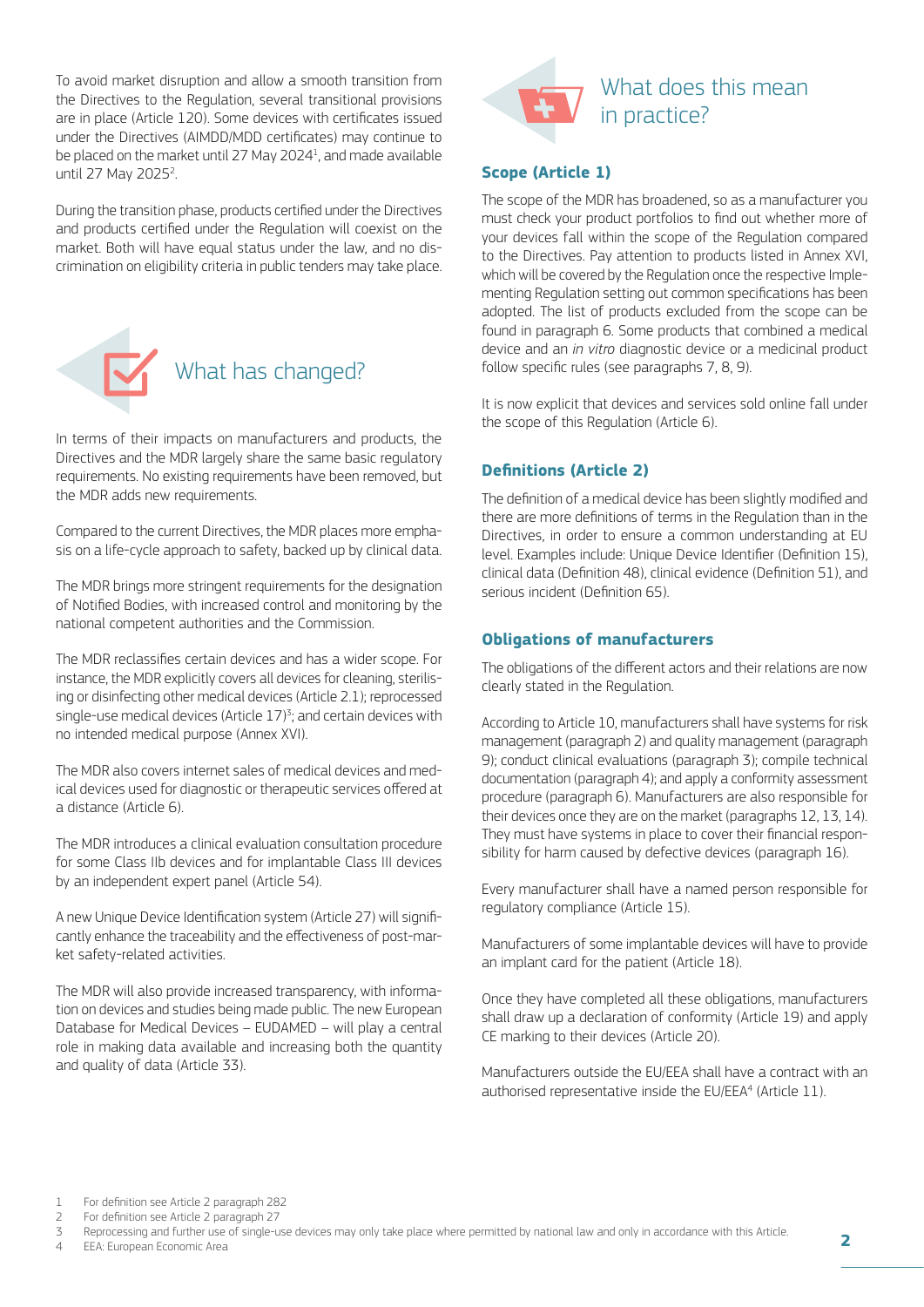The obligations of authorised representatives (Article 11), importers (Article 13) and distributors (Article 14) are also clearly described.

### **Risk classes of devices**

As a manufacturer you must check your portfolio of products to determine whether some of your devices will be reclassified or will need to be scrutinised by a Notified Body. Determining the risk class of a medical device is essential in specifying the steps required for CE marking (Article 51), especially in terms of the choice of conformity assessment procedure and clinical requirements.

The MDR sets out 22 rules for determining risk classes (Annex VIII), compared to 18 rules under the Directive. You should pay special attention to rules regarding: invasive devices, surgically invasive devices and implantable devices (Section 5: Rules 5 to 8); active devices (Section 6: Rules 9 to 13, for example, software now falls under Rule 11); devices utilising tissues and cells (Rule 18); devices incorporating nanomaterials (Rule 19); and devices composed of substances (Rule 21).

### **Notified Bodies (Chapter IV)**

Notified Bodies have to be designated under the new Regulation. They will be required to meet more stringent criteria, particularly in terms of clinical competence. Notified Bodies can apply to be designated from 26 November 2017. The process of designation, which might take 12 months or more, involves assessors from both national and European authorities. This means that the first Notified Bodies designated under the new Regulation might be available by the beginning of 2019.

The database of Notified Bodies (NANDO) can be found here.

#### *<http://ec.europa.eu/growth/tools-databases/nando/>*

As a manufacturer you must verify whether your Notified Body will be designated under the new Regulation and whether the scope of its designation will cover all your products. You must also start working with your Notified Body to plan the timing of certification for your product portfolio, taking into account the availability of your Notified Body, the need for additional data on devices and the transitional provisions in the new Regulation.

### **Device identification**

A system of unique device identifiers (UDIs) will enhance the identification (Article 27) and traceability (Article 25) of MDs. This is a completely new feature of the Regulation.

Each MD – and as applicable, each package – will have a UDI composed of two parts: a device identifier (UDI-DI) specific to a device, and a production identifier (UDI-PI) to identify the unit producing the device.

Manufacturers are responsible for entering the necessary data on the European database (EUDAMED), which includes the UDI database, and for keeping it up to date.

#### **Conformity assessment (Chapter V Section 2)**

The assessment of the conformity of a device for CE marking varies according to the risk class and specific features of certain devices (Article 52). The intervention of a Notified Body is needed for all Class IIa, IIb and III devices, as well as some specific Class I devices (see paragraphs  $7a^5$ ,  $b^6$ , and  $c^7$ ). The different routes of assessment according to the class of the device are described in Article 52 and the Annexes IX, X, XI. In some cases manufacturers have some choice regarding the conformity assessment route.

For certain Class III and Class IIb devices there is a new clinical evaluation consultation procedure to be carried out by an independent expert panel, based on the clinical evaluation assessment report of the Notified Body (Article 54).

Annex I specifies the general safety and performance requirements, while Annexes II and III specify the makeup of the technical documentation.

The scope of the Quality Management System (Article 10 paragraph 9) now includes clinical evaluation and post-marketing clinical follow-up (PMCF). A clinical evaluation plan must precede the clinical evaluation itself (Annex XIV, Part A).

Common specifications defining additional requirements may be put in place for certain devices (Article 9).

#### **Clinical requirements (Chapter VI)**

The new Regulation reinforces the requirements for clinical evaluation (Article 61), introducing some of the biggest changes compared to the previous regime.

As under the Directives, it includes the collection of clinical data already available in the literature as well as the setting up of any necessary clinical investigations. The concept of equivalence with other devices for which clinical data already exists can still be used, but only in a limited number of situations, and the new rules are tighter (Article 61 paragraphs 4, 5, 6).

Article 62 and Annex XV set out the new and more precise requirements for clinical investigations. With only certain exceptions, implantable and Class III medical devices must now go through clinical investigations.

For all Class III devices, and for Class IIb devices intended to administer a medicinal product (or remove it from the body), the manufacturer has the option to consult a group of European experts to obtain an upstream review of its intended clinical development strategy (Article 61 paragraph 2).

<sup>5</sup> "Devices placed on the market in sterile condition, to the aspects relating to establishing, securing and maintaining sterile conditions". 6 "Devices with a measuring function, to the aspects relating to the conformity of the devices with the metrological requirements".

<sup>7 &</sup>quot;Reusable surgical instruments, to the aspects relating to the reuse of the device, in particular cleaning, disinfection, sterilization, maintenance and

functional testing and the related instructions for use".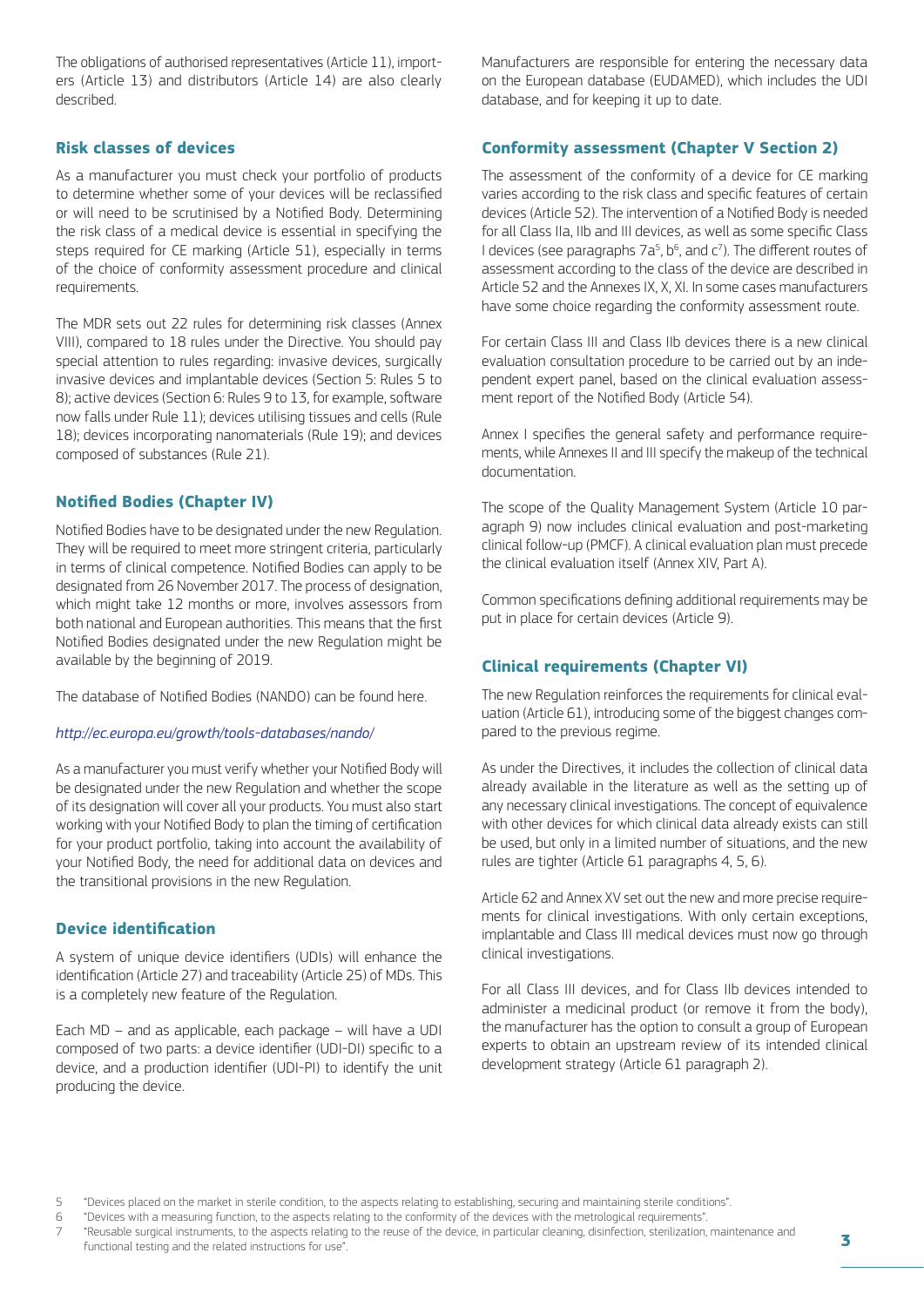### **Summary of safety and clinical performance (Article 32)**

For Class III and implantable devices, manufacturers shall draw up a summary of their safety and clinical performance in a form that intended users (and patients, if relevant) can understand. This summary will form part of the technical documentation sent to the Notified Body.



### Timing your transition to the new Regulation

As a manufacturer, the timing of your transition to the MDR is up to you.

From 26 May 2020, all new certificates will have to be delivered according to the Regulation. The certificates delivered under the Directives can be valid until their date of validity for a maximum of four years (27 May 2024<sup>8</sup> at the latest). However, in the latter case, the requirements of the new Regulation relating to post-market surveillance, market surveillance, vigilance, and the registration of economic operators and devices shall apply from the Date of Application (Article 120 paragraph 3).

Class I devices (other than those that have a valid certificate under the Directive) will have to conform to the new Regulation from 26 May 2020.

Class I (except sterile devices, devices with a measuring function and reusable surgical instruments) and Class IIa might be easiest to start with. Classes IIb and III will be more challenging because of the more stringent requirements for clinical data.

As a manufacturer, you can start now by making sure that:

- **1.** all your products are classified appropriately;
- **2.** all product documentation and evidence of compliance will be available in a timely fashion and conforms with the MDR; and
- **3.** you have the necessary systems in place to handle clinical evaluation, quality management, post-market surveillance, and liability for defective devices.

### **More information**

For more information on any of the above topics, please refer to the Medical Devices section on the DG GROW website.

*https://ec.europa.eu/growth/sectors/medical-devices\_en*



### Frequently asked questions

Below you can find an extract from the FAQs of the Competent Authorities for Medical Devices. For a complete list, see:

*[https://www.camd-europe.eu/regulatory/available-now-mdr](https://www.camd-europe.eu/regulatory/available-now-mdr-ivdr-transitional-faqs/)[ivdr-transitional-faqs/](https://www.camd-europe.eu/regulatory/available-now-mdr-ivdr-transitional-faqs/)*

### **When does the Medical Devices Regulation (MDR) apply?**

The MDR (EU) 2017/745 will apply from 26 May 2020 – the "Date of Application" (DoA).

Some provisions of the MDR will come into force earlier (e.g. regarding Notified Bodies and the Medical Device Coordination Group). Some will apply later (e.g. regarding UDI labelling).

### **When do the existing Directive cease to apply?**

In general, Directives 90/385/EEC and 93/42/EEC will be repealed on 26 May 2020 (the DoA). However, there are some exceptions, such as:

- **•** for the continued marketing of devices that comply with the Directives (see below); and
- **•** to serve as a backup in case EUDAMED is not fully functional by the DoA.

### **What is the applicable legislation up to 26 May 2020?**

Until the Date of Application, the laws and regulations adopted by Member States in accordance with the Directives will continue to apply. However, there are some exceptions.

### **Is it possible to place devices on the market that are compliant with the MDR prior to the DoA?**

Yes, you may certainly place MDR-compliant devices on the market before the end of the transitional period. This applies to devices in all risk classes, and includes, for example, custom-made devices, systems and procedure packs.

However, devices subject to the "clinical evaluation consultation procedure", which covers certain devices in Classes IIb and III, may not be placed on the market before the Medical Device Coordination Group (MDCG) and the expert panels have been established.

Depending on the risk class of the device, conformity assessment may involve an appropriate Notified Body. This requirement may create further delays before such devices can be marketed due to the delays in the availability of appropriate Notified Bodies for all technologies.